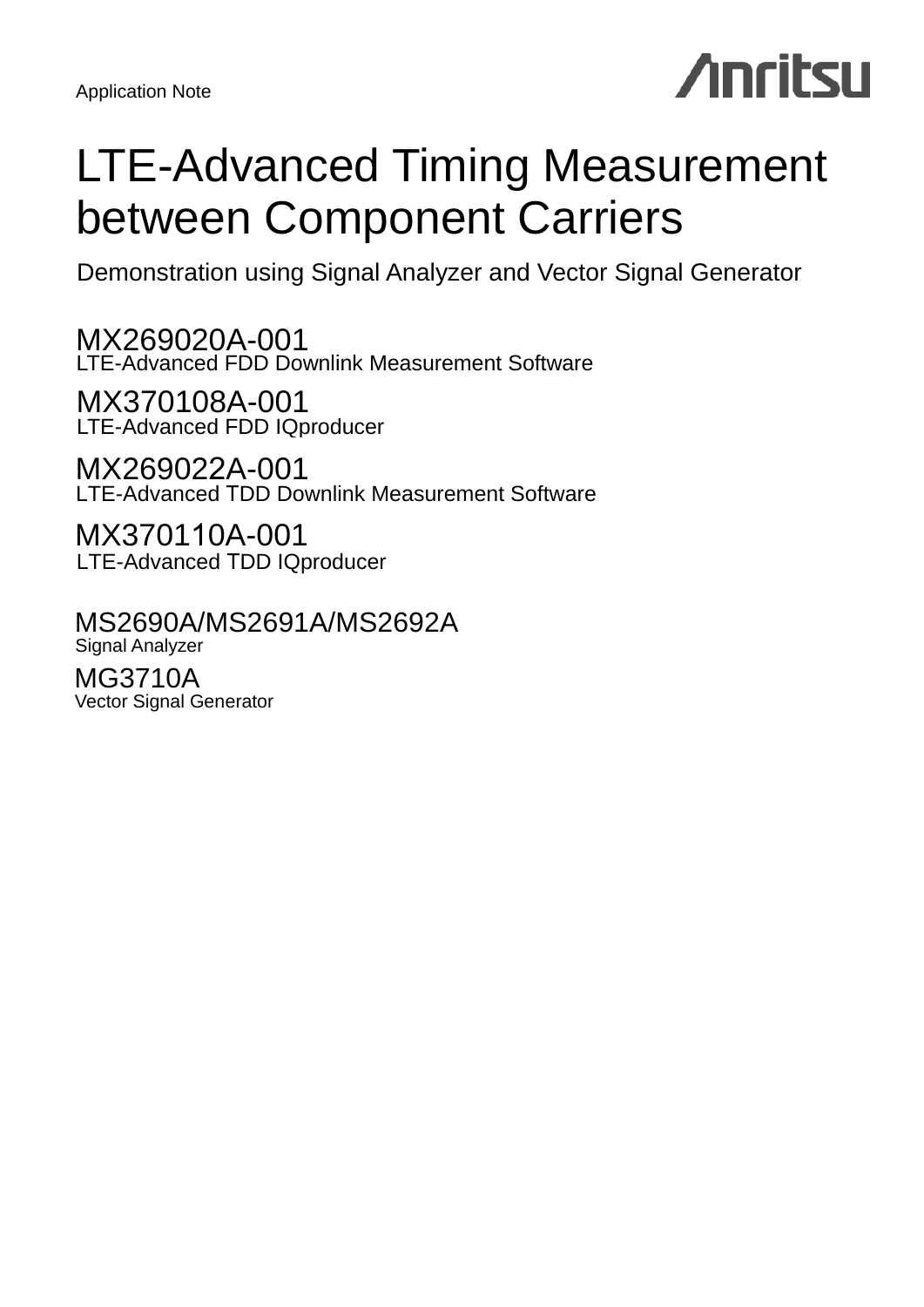## **Introduction**

The key carrier aggregation technology of LTE-Advanced increases data transmission speeds by sending multiple carriers simultaneously. Additionally, for flexibility, the carrier layout method uses both continuous and separated arrangements. In separated arrangement, the carriers are positioned separately in different frequency bands, resulting in increased frequency usage efficiency. Each carrier is called a component carrier (CC).

Section 6.5.3 Time alignment of the 3GPP TS36.141 V11.4.0 specification defines the time difference between two signals for base stations outputting multiple carriers such as Tx diversity, MIMO spatial, carrier aggregation, etc.

This application note explains how to output an LTE-Advanced carrier-aggregated downlink signal from a vector signal generator and how to measure the timing difference between component carriers using a signal analyzer.

## **Preparations**

The following instruments are required for this demonstration:

|               | MG3710A Vector Signal Generator (Firmware Ver. 2.00.02 or newer, IQproducer Ver. 14.00 or newer)                               |
|---------------|--------------------------------------------------------------------------------------------------------------------------------|
|               | 1stRF 100 kHz to 2.7 GHz (Opt-034, Opt-036 also OK)                                                                            |
|               | 2ndRF 100 kHz to 2.7 GHz (Opt-064, Opt-066 also OK)                                                                            |
| MX370108A     | LTE_IQproducer                                                                                                                 |
| MX370108A-001 | <b>LTE-Advanced FDD Option</b>                                                                                                 |
| Or            |                                                                                                                                |
| MX370110A     | <b>LTE TDD IQproducer</b>                                                                                                      |
|               | <b>LTE-Advanced TDD Option</b>                                                                                                 |
|               |                                                                                                                                |
|               | MS2690A/MS2691A/MS2692A Signal Analyzer (Package Ver. 5.05.00 or newer) 2 sets                                                 |
| MX269020A     | <b>LTE Downlink Measurement Software</b>                                                                                       |
| MX269020A-001 | LTE-Advanced FDD Downlink Measurement Software                                                                                 |
| Or            |                                                                                                                                |
|               | LTE TDD Downlink Measurement Software                                                                                          |
|               | LTE-Advanced TDD Downlink Measurement Software                                                                                 |
|               |                                                                                                                                |
|               | 2 pcs                                                                                                                          |
|               | 6 pcs                                                                                                                          |
|               | 2 pcs                                                                                                                          |
|               | Opt-032<br>Opt-062<br>MX370110A-001<br>MX269022A<br>MX269022A-001<br><b>RF Cable</b><br><b>BNC Cable</b><br>3-pin BNC Splitter |

To simplify the operations described in this application note, the cable attenuation settings and calibration procedures are omitted. To measure more accurately, refer to the operation manual and add the required procedures.

Unless otherwise noted, the description of following procedures and figures is for LTE FDD measurement. The procedures for LTE TDD measurement are similar as for LTE FDD measurement. This document complements the procedures especially for LTE TDD measurement.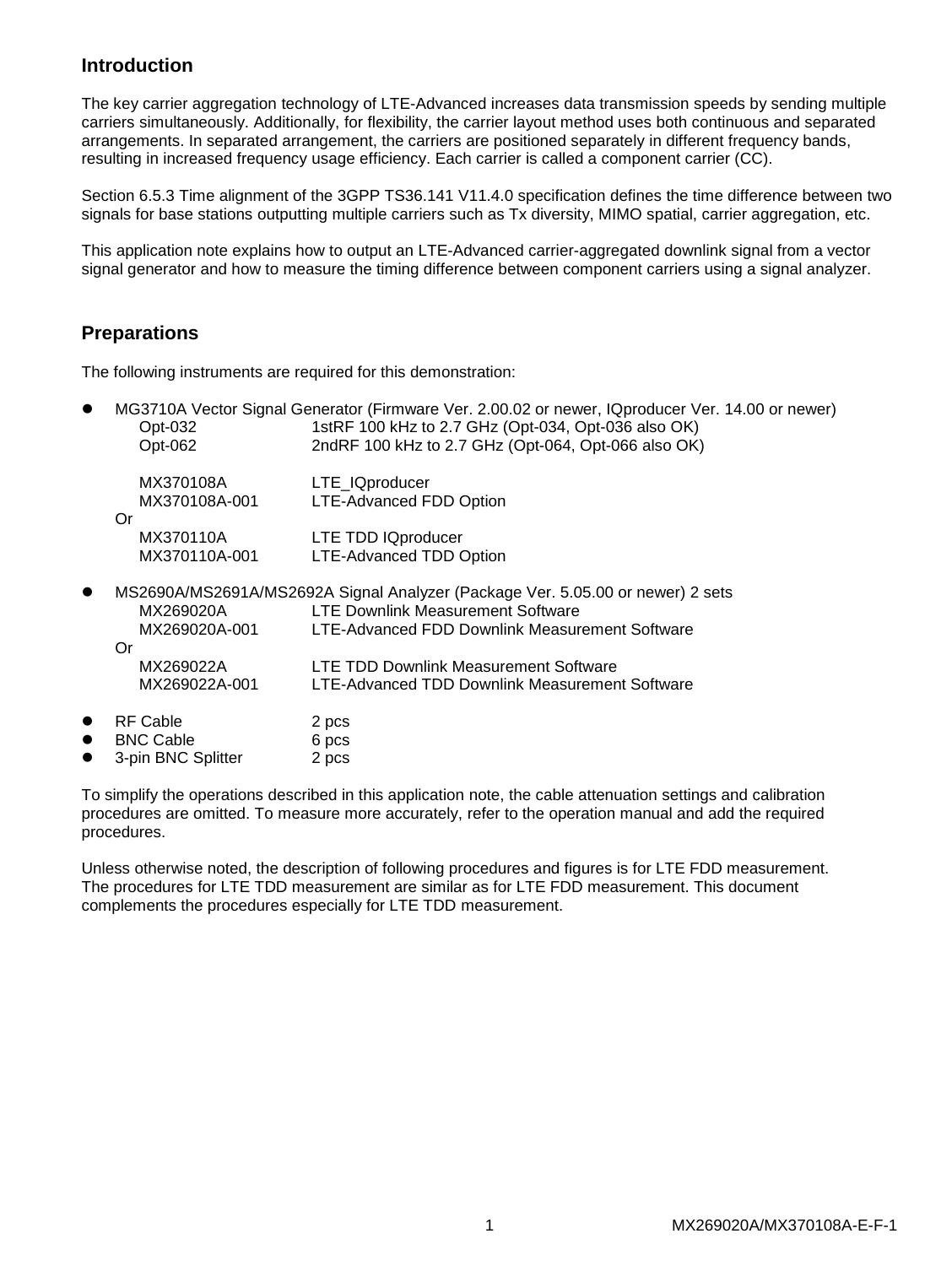## **Measuring Discontinuous 2 Carrier Aggregation between Bands**

Each CC at two bands is measured.

*Table 1. Main Parameters of Created Waveform Pattern (Inter-band Discontinuous 2 Carrier Aggregation)*

|                            | Parameter                         | Value         |  |  |  |  |
|----------------------------|-----------------------------------|---------------|--|--|--|--|
| <b>Common Settings for</b> | <b>Test Model</b>                 | $E-TM1.1$     |  |  |  |  |
| Each Carrier               |                                   |               |  |  |  |  |
| Carrier 0                  | Center frequency band             | 800-MHz band  |  |  |  |  |
|                            | <b>Bandwidth</b>                  | 20 MHz        |  |  |  |  |
|                            | Center frequency offset frequency | 0 MHz         |  |  |  |  |
|                            | Cell ID                           |               |  |  |  |  |
| Carrier 1                  | Center frequency band             | 2110-MHz band |  |  |  |  |
|                            | <b>Bandwidth</b>                  | 10 MHz        |  |  |  |  |
|                            | Center frequency offset frequency | 0 MHz         |  |  |  |  |
|                            | Cell ID                           | 2             |  |  |  |  |
|                            |                                   |               |  |  |  |  |



*Fig. 1. Discontinuous 2 Carrier Aggregation between Bands*

Set-up the instruments as shown in the diagram below. Split the reference signal and Marker1 outputs from the MG3710A Vector Signal Generator and input each to the two MS269xA Signal Analyzer units. This note describes each signal analyzer measuring Band #0 and Band #1 as "SA#0" and "SA#1", respectively.



Marker 1 Out

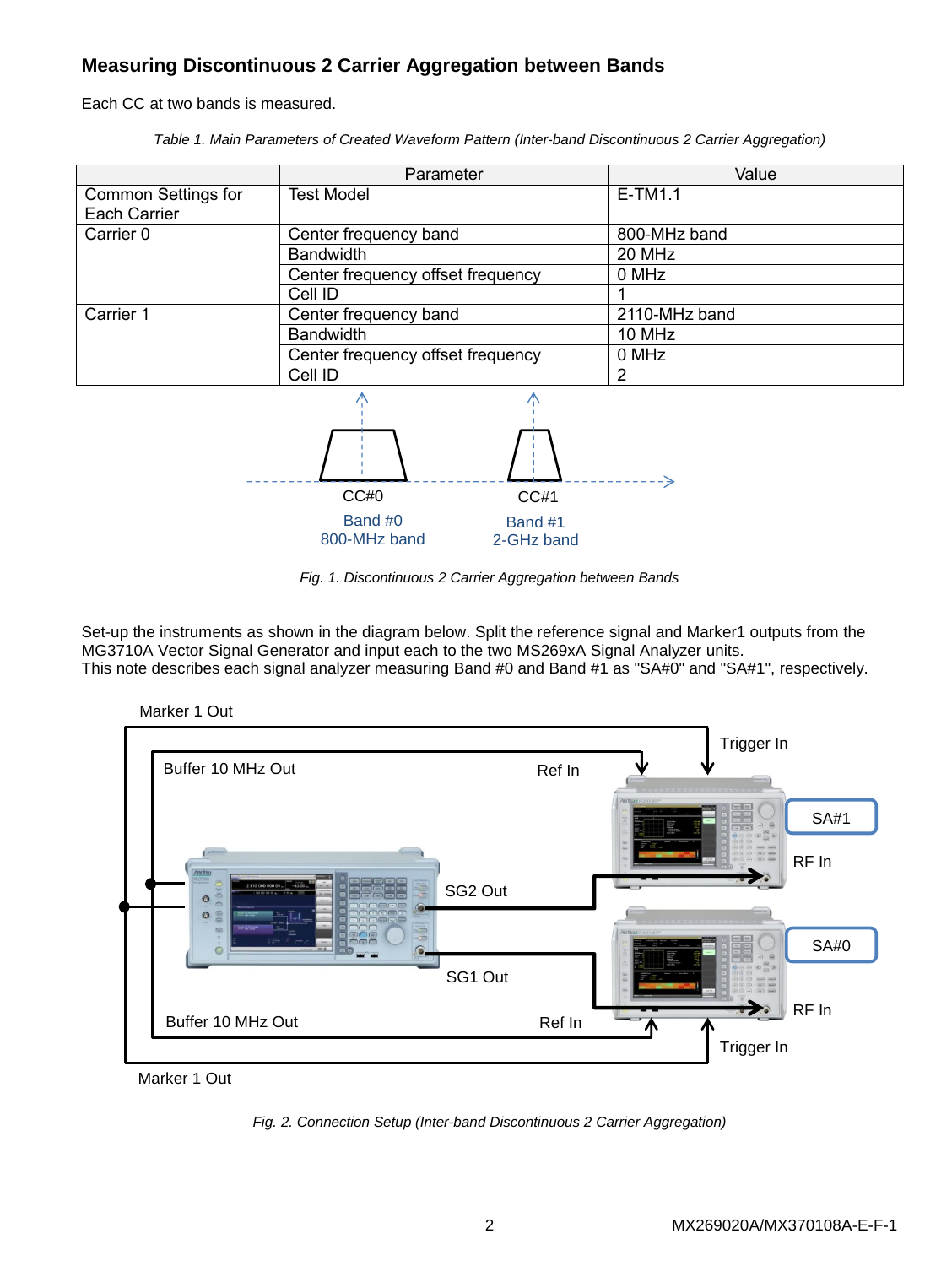### *Vector Signal Generation Preparations*

Use IQproducer built into the MG3710A to create the output signal pattern. The vector signal generator operation procedure is described below.

#### [Procedure]

- 1. Press [IQpro] to start IQproducer.
- 2. Press [LTE FDD] at the System (Cellular) tab to start LTE IQproducer. (Press [LTE TDD] for TDD)
- 3. Set System to LTE-Advanced.
- 4. Set Carrier Aggregation Mode to Inter-band.
- 5. Select the Band #0 tab.
- 6. Put a check mark in the Status checkbox for Band #0 Component Carrier 0.
- 7. Press [E-TM1.1] for Band #0 Component Carrier 0.
- 8. Set Band #0 Bandwidth to 20 MHz and Cell ID to 1 and press [OK].
- 9. Select the Band #1 tab.
- 10. Put a check mark in the Status checkbox for Band #1 Component Carrier 0.
- 11. Press [E-TM1.1] for Band #1 Component Carrier 0.
- 12. Set Band #1 Bandwidth to10 MHz and Cell ID to 1 and press [OK].

| 鹽 Easy Setup (LTE FDD)                                                                                            |                          |                    |         |              |                      |                |                    |                            |
|-------------------------------------------------------------------------------------------------------------------|--------------------------|--------------------|---------|--------------|----------------------|----------------|--------------------|----------------------------|
| W                                                                                                                 | $\Delta$                 | $\frac{M}{L}$      | 紀       | $\sqrt{\ }$  | $\sqrt{N}$           | R              | 圖<br>囨             | Normal Setup               |
| $\underline{\Psi}^{\underline{\mathsf{DL}}}$<br>LTE-Advanced<br>System<br>Test Type<br>BS Test/E-UTRA Test Models |                          |                    |         |              |                      |                |                    |                            |
| Common-<br>Inter-band<br>Carrier Aggregation Mode                                                                 |                          |                    |         |              |                      |                |                    |                            |
| Band#0                                                                                                            | Band#1                   |                    |         |              |                      |                |                    |                            |
| Component Carrier Status                                                                                          |                          | Bandwidth<br>(MHz) | Cell ID | Gain<br>(dB) | Freq Offset<br>(MHz) | Phase<br>(deq) | Delay<br>(T5)      | BS Test/E-UTRA Test Models |
| $\circ$                                                                                                           | ☑                        | 20                 | 1       | 0.00         | 0.0000               | $\Omega$       | $\Omega$           | E-TM1.1                    |
| $\overline{1}$                                                                                                    | 0                        |                    |         |              |                      |                |                    | E-TM1.1                    |
| $\overline{2}$                                                                                                    | $\Box$                   |                    |         |              |                      |                |                    | E-TM1.1                    |
| $\overline{3}$                                                                                                    | о                        |                    |         |              |                      |                |                    | E-TM1.1                    |
| $\overline{4}$                                                                                                    | $\Box$                   |                    |         |              |                      |                |                    | E-TM1.1                    |
| Pattern Setting -<br>Package<br>Export File Name                                                                  | LTE-A FDD<br>2Bands_E-TM |                    |         |              | Comment              |                | Calculation & Load | Calculation & Play         |

*Fig. 3. IQproducer Settings (Inter-band Discontinuous 2 Carrier Aggregation)*

- 13. Press [Calculation & Play].
- The package name is LTE-A\_FDD (LTE-A\_TDD for TDD) and the pattern name is 2Bands\_E-TM. 14. When the SG Setting window is displayed, set the frequency and level for SG1 and SG2 and press [OK]. Use the following settings in this demonstration:

| oso tho rollowing sottings in th |           |
|----------------------------------|-----------|
| SG1 Frequency                    | 800 MHz   |
| SG1 Amplitude                    | $-10$ dBm |
| <b>SG2 Frequency</b>             | 2110 MHz  |
| SG2 Amplitude                    | $-10$ dBm |

- 15. Press RF Output [Mod On/Off] and [On/Off] to output the modulation signal.
- 16. Press 2nd RF Output [Mod On/Off] and [On/Off] to output the modulation signal.
- 17. Press [SG1].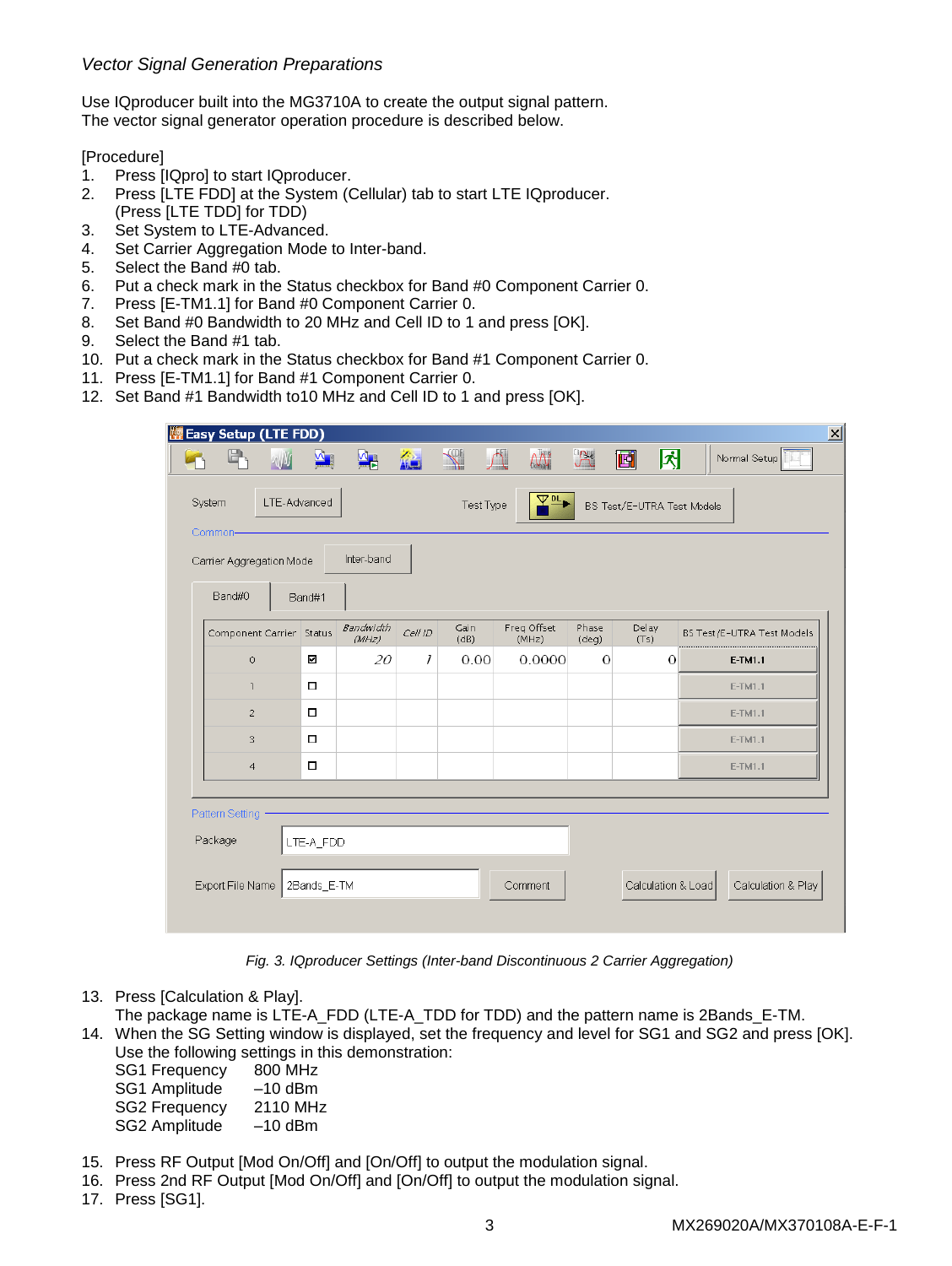- 18. Press [Mode]  $\rightarrow$  [ $\rightarrow$ ] (Function Menu page 2)  $\rightarrow$  [F8] Sync Multi SG  $\rightarrow$  [F1] Sync Type to set SG1 and SG2.
- 19. Press [Mode]  $\rightarrow$  [ $\rightarrow$ ] (Function Menu page 2)  $\rightarrow$  [F2] Start/Frame Trigger  $\rightarrow$  [F2] Mode to set Frame.
- 20. Press [Mode]  $\rightarrow$  [ $\rightarrow$ ] (Function Menu page 2)  $\rightarrow$  [F2] Start/Frame Trigger  $\rightarrow$  [F3] Source to set Trigger Key.

The above operations complete the MG3710A Vector Signal Generator output signal preparations. At this point in time, the vector signal generator is waiting for trigger input and is not outputting any modulation signal.



*Fig. 4. MG3710A Vector Signal Generator Setting Example*

## *Signal Analyzer Preparations*

Set the signal analyzer as follows:

#### [Procedure]

(1) Setting SA#0

- 1. Press [Application Switch] and select [3GLTE Downlink] ([LTE-TDD Downlink] for TDD).
- 2. Press [Measure]  $\rightarrow$  [F1] Modulation Analysis.
- 3. Set [F3] Channel Bandwidth to 20 MHz.
- 4. Press [Frequency] and set the frequency to 800 MHz.
- 5. Press [Amplitude] and set the input level to –10 dBm.
- 6. Press [Trigger]  $\rightarrow$  [F1] to set Trigger Switch to On, and [F2] to set Trigger Source to External.

#### (2) Setting SA#1

- 7. Press [Application Switch] and select [3GLTE Downlink] ([LTE-TDD Downlink] for TDD).
- 8. Press [Measure]  $\rightarrow$  [F1] Modulation Analysis.
- 9. Set [F3] Channel Bandwidth to 10 MHz.
- 10. Press [Frequency] and set the frequency to 2100 MHz.
- 11. Press [Amplitude] and set the input level to –10 dBm.
- 12. Press [Trigger]  $\rightarrow$  [F1] to set Trigger Switch to On, and [F2] to set Trigger Source to External.

The above operation completes the preparations for starting measurement by the two MS269xA Signal Analyzer units.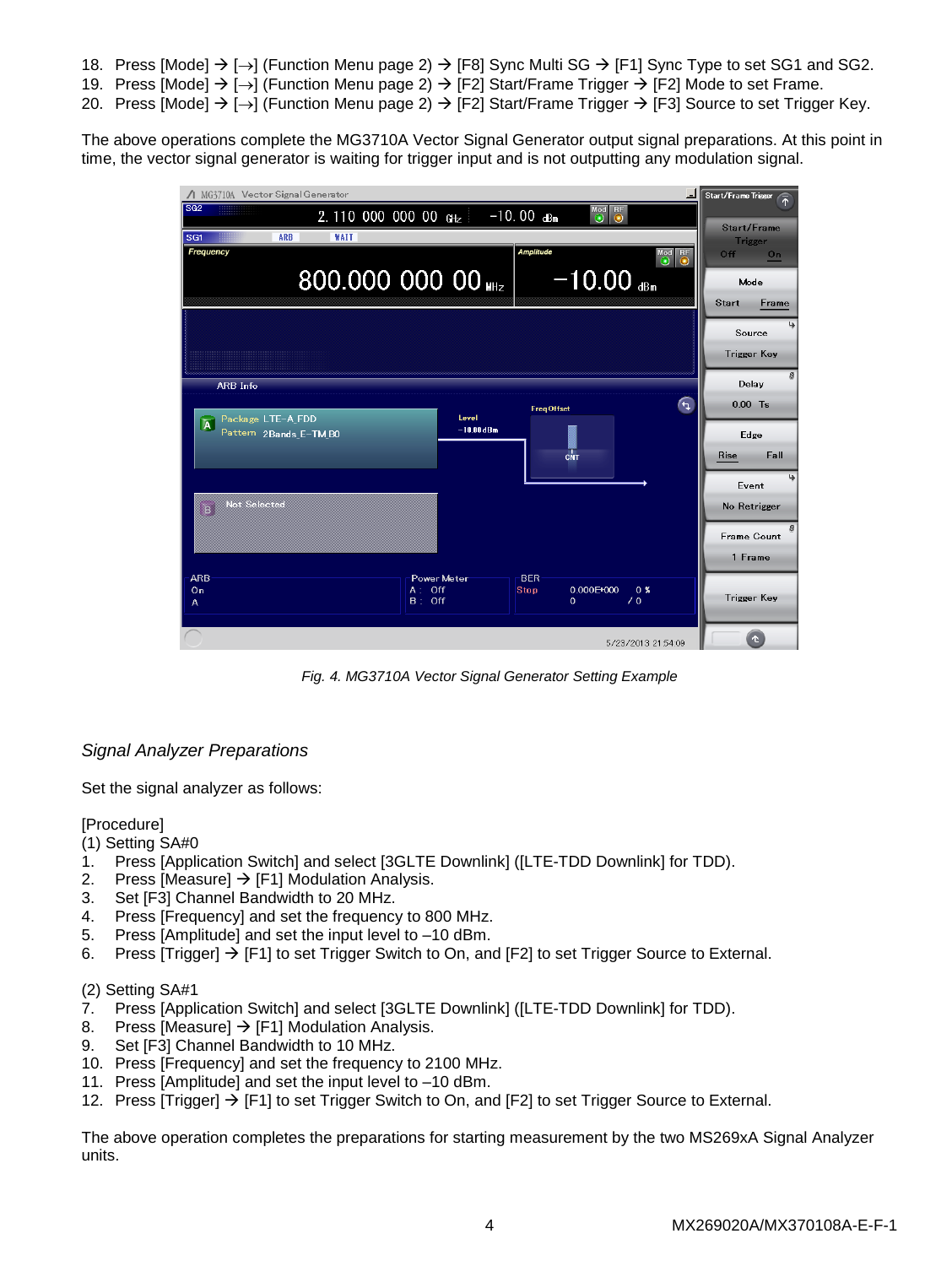### *Measurement*

The signal is output from the vector signal generator and measured by the signal analyzers. At the first stage, the trigger is awaited by the two signal analyzers to start measurement. Next, the MG3710A Vector Signal Generator outputs the signal. At this time, the marker signal output at the head of the waveform pattern is input to the trigger inputs of the signal analyzers, which both simultaneously start measurement of the output waveform pattern.

Repeat the following measurement procedure when there are several measurement results.

#### [Procedure]

1. Press [Single] for each of SA#0 and SA#1 to start measurement. This sets both signal analyzers to the trigger wait state.



*Fig. 5. Signal Analyzer (SA#0) Waiting for Trigger Input*

2. Press [Mode]  $\rightarrow$  [ $\rightarrow$ ] (Function Menu page 2)  $\rightarrow$  [F2] Start/Frame Trigger  $\rightarrow$  [F8] Trigger Key for the vector signal generator.

The above operation captures the measurement results shown in Figs. 6 and 7 for signal analyzer SA#0 and SA#1, respectively.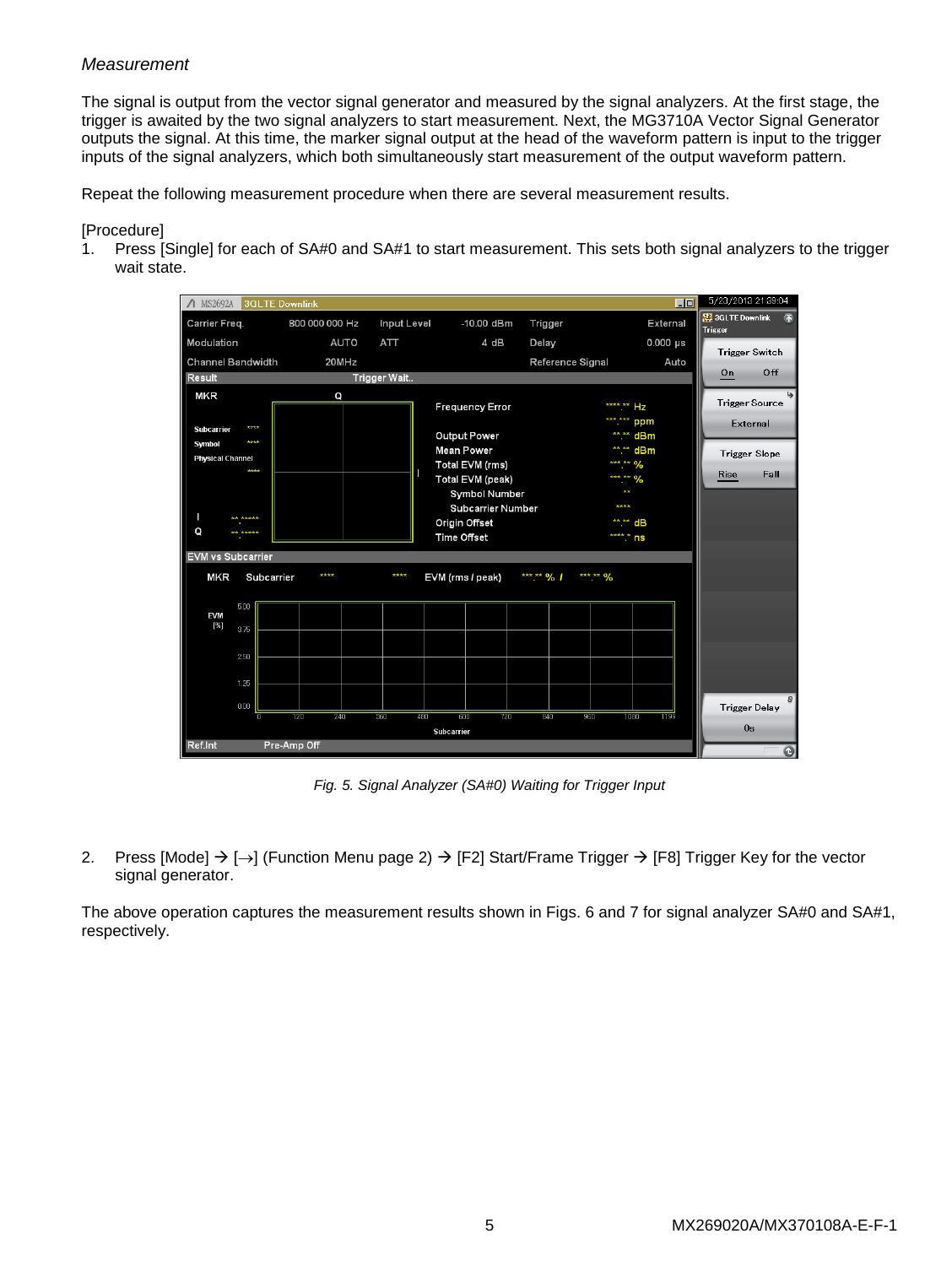

*Fig. 6. CC#0 Measurement Results (SA#0)*



*Fig. 7. CC#1 Measurement Results (SA#1)*

We can see that the timing for the CC#0 and CC#1 frame headers is 14.5 ns and 41.4 ns, respectively, and the relative difference is 26.9 ns.